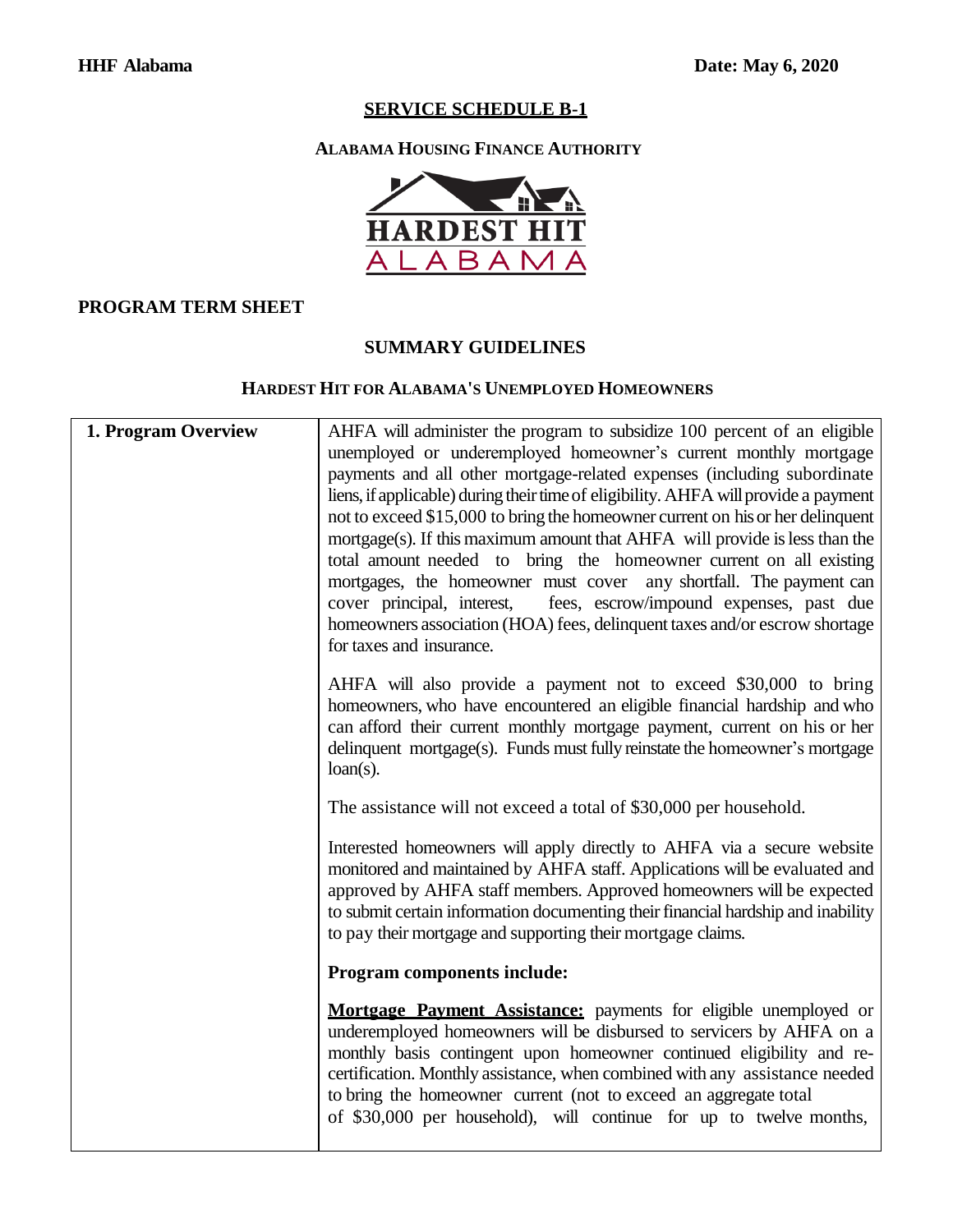|                                                                              | provided that the property continues to be the homeowner's primary residence<br>and the homeowner otherwise complies with program guidelines.                                                                                                                                                                                                                                                                             |
|------------------------------------------------------------------------------|---------------------------------------------------------------------------------------------------------------------------------------------------------------------------------------------------------------------------------------------------------------------------------------------------------------------------------------------------------------------------------------------------------------------------|
|                                                                              | <b>One-Time Reinstatement Assistance:</b> payment for eligible homeowners<br>who have a past due balance in excess of \$15,000 and have encountered an<br>eligible financial hardship will be disbursed to servicers by AHFA in a single<br>disbursement up to \$30,000. Payment must fully reinstate the homeowner's<br>mortgage loan(s).                                                                                |
| 2. Program Goals                                                             | Provide mortgage payment assistance to unemployed or underemployed<br>Alabama homeowners and reinstatement to<br>homeowners who have<br>encountered a financial hardship, both with a chance of sustaining<br>homeownership.                                                                                                                                                                                              |
| 3. Target Population /<br><b>Areas</b>                                       | This program will assist low- to moderate-income families in Alabama.<br>AHFA does not anticipate targeting this assistance on a geographic basis.                                                                                                                                                                                                                                                                        |
| 4. Program Funds<br>(Excluding<br><b>Administrative</b><br><b>Expenses</b> ) | Not applicable. Program Funds may be disbursed under any program<br>included in Schedule B.                                                                                                                                                                                                                                                                                                                               |
| <b>5. Borrower Eligibility</b><br><b>Criteria</b>                            | Homeowners who have experienced a hardship which has impacted their<br>ability to make their mortgage payment(s). Eligible hardships include<br>unemployment, a reduction in regular work hours, or illness of the<br>homeowner, homeowner's family member, or dependent family member.                                                                                                                                   |
|                                                                              | Homeowners must have a total annual income of less than 140 percent of the<br>state median income. AHFA may change this limit annually when new income<br>data becomes available from the U.S. Department of Housing and Urban<br>Development.                                                                                                                                                                            |
|                                                                              | Homeowners, in connection with a mortgage or real estate transaction, cannot<br>have been convicted, within the last 10 years, of any one of the following: (A)<br>felony larceny, theft, fraud or forgery, (B) money laundering or (C) tax<br>evasion.                                                                                                                                                                   |
|                                                                              | Homeowners will be required to provide a financial Hardship Affidavit<br>attesting to their inability to pay their mortgage (for Mortgage Payment<br>Assistance) or attesting to the eligible financial hardship (for One-Time<br>Reinstatement Assistance) and must meet other eligibility criteria per the<br>program guidelines. HHF will be available to qualified homeowners on a<br>first-come, first-served basis. |
|                                                                              | <b>Mortgage Payment Assistance:</b>                                                                                                                                                                                                                                                                                                                                                                                       |
|                                                                              | Alabama homeowners who are currently receiving or previously<br>received state or federal unemployment compensation benefits or<br>TRA on or after March 1, 2020, or who have encountered an eligible<br>financial hardship resulting in a 10% or greater reduction in total                                                                                                                                              |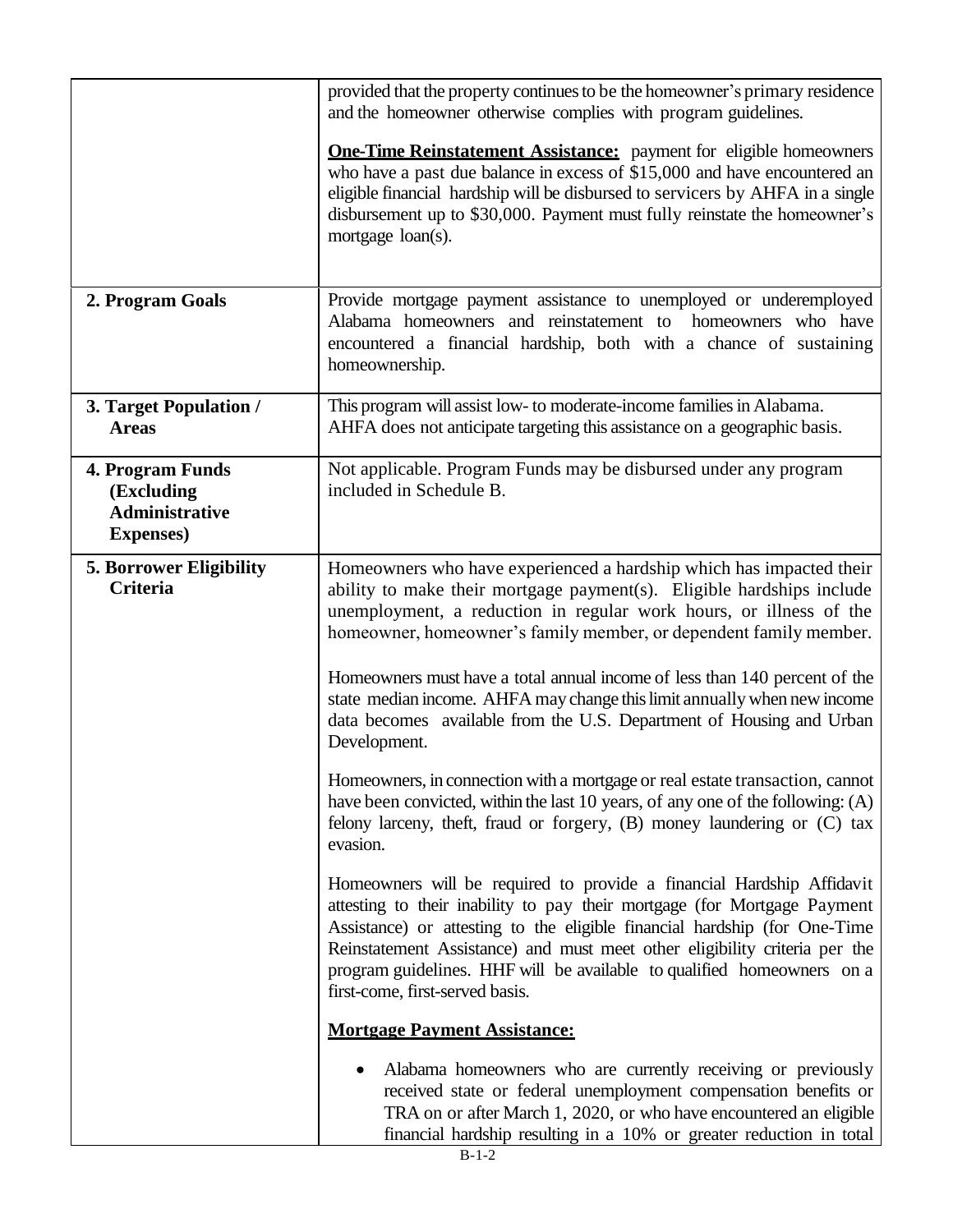| household income (underemployment) may be eligible for Mortgage<br>Payment Assistance. |
|----------------------------------------------------------------------------------------|
| <b>One-Time Reinstatement Assistance:</b>                                              |
|                                                                                        |
|                                                                                        |
|                                                                                        |
|                                                                                        |
|                                                                                        |
|                                                                                        |
|                                                                                        |
|                                                                                        |
|                                                                                        |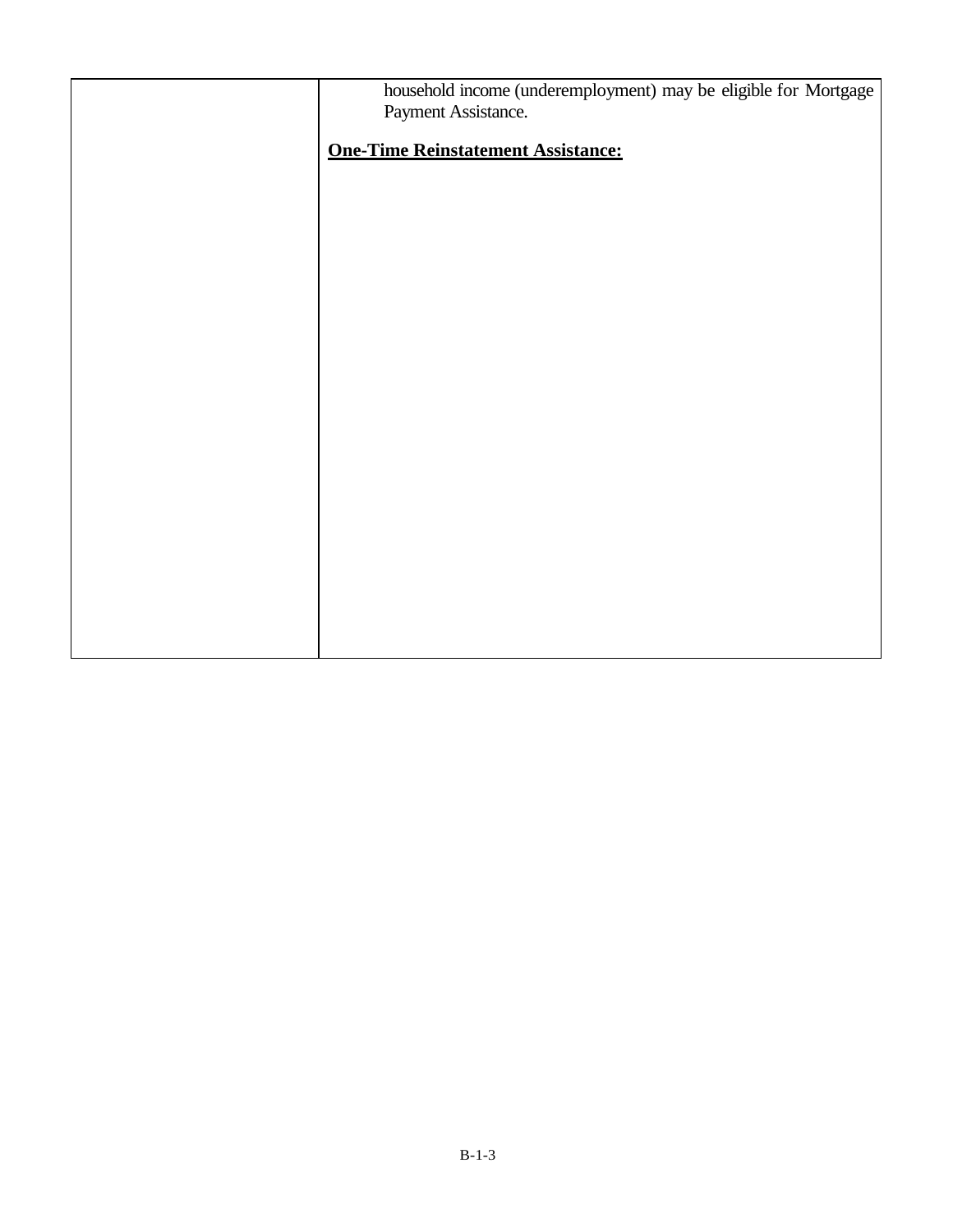|                                                   | Alabama homeowners who are past due on their mortgage payments<br>and who have encountered an eligible financial hardship resulting in a<br>10% or greater reduction in total household income in the most recent<br>12 months may be eligible for one-time reinstatement assistance.<br>Eligible financial hardships include loss or reduction in income<br>through no fault of the homeowner, medical hardships, death,<br>divorce, or disability. The post-assistance housing ratio may not<br>exceed 45%.                                                                                                                                                                                                                                                                                                                                                                                                                                                                                                                                                                                                                                                                                                                                                                                                                                                                                                                                               |
|---------------------------------------------------|-------------------------------------------------------------------------------------------------------------------------------------------------------------------------------------------------------------------------------------------------------------------------------------------------------------------------------------------------------------------------------------------------------------------------------------------------------------------------------------------------------------------------------------------------------------------------------------------------------------------------------------------------------------------------------------------------------------------------------------------------------------------------------------------------------------------------------------------------------------------------------------------------------------------------------------------------------------------------------------------------------------------------------------------------------------------------------------------------------------------------------------------------------------------------------------------------------------------------------------------------------------------------------------------------------------------------------------------------------------------------------------------------------------------------------------------------------------|
| 6. Property / Loan<br><b>Eligibility Criteria</b> | Homeowners must currently occupy the property as their primary residence<br>and the residence must be located within the state of Alabama. Eligible<br>structures include single-family homes, attached or detached, and<br>manufactured housing attached to real property. Existing mortgage loans on<br>the property must have an unpaid principal balance totaling no more than<br>\$300,000. Mortgages must be originated by a financial institution in the<br>business of regularly originating mortgage loans and the mortgage loans must<br>be executed and recorded prior to the homeowner's financial hardship.                                                                                                                                                                                                                                                                                                                                                                                                                                                                                                                                                                                                                                                                                                                                                                                                                                    |
| <b>7. Program Exclusions</b>                      | Mortgage loans on second homes or investment properties will not be eligible<br>for HHF assistance.<br>Homeowners who have ownership interest in a property other than their<br>primary residence.<br>Homeowners who are in an active bankruptcy                                                                                                                                                                                                                                                                                                                                                                                                                                                                                                                                                                                                                                                                                                                                                                                                                                                                                                                                                                                                                                                                                                                                                                                                            |
| <b>8. Structure of Assistance</b>                 | Homeowners who previously received assistance under this program.<br>Homeowners receiving funds will execute a note and a subordinate mortgage<br>lien in favor of AHFA that will be recorded in public records against the<br>property. Loans will be zero percent and non-amortizing.<br>Loans originated between the pilot program c o m m e n c e m e n t<br>and<br>December 31, 2012, will be forgiven at the termination of a five-year term.<br>Loans originated between January 1, 2013, and December 31, 2013, will be<br>forgiven at the termination of a four-year term. Loans originated between<br>January 1, 2014, and December 31, 2014, will be forgiven at the termination<br>of a three-year term. Loans originated between January 1, 2015 and<br>December 31 2015 will be forgiven at the termination of a two year term.<br>Loans originated between January 1, 2016, and December 31, 2016, will be<br>forgiven at the termination of a one-year term. Loans originated between<br>January 1, 2017, and December 1, 2018 will be forgiven at the termination of<br>a two-year term. Loans originated on or after January 1, 2019 will be forgiven<br>at the termination of a one-year term or upon the End of Term (as defined in<br>the Agreement), whichever comes first.<br>Loans will be repayable only if the homeowner sells the property before the<br>forgiveness period expires and there is sufficient equity to pay all or |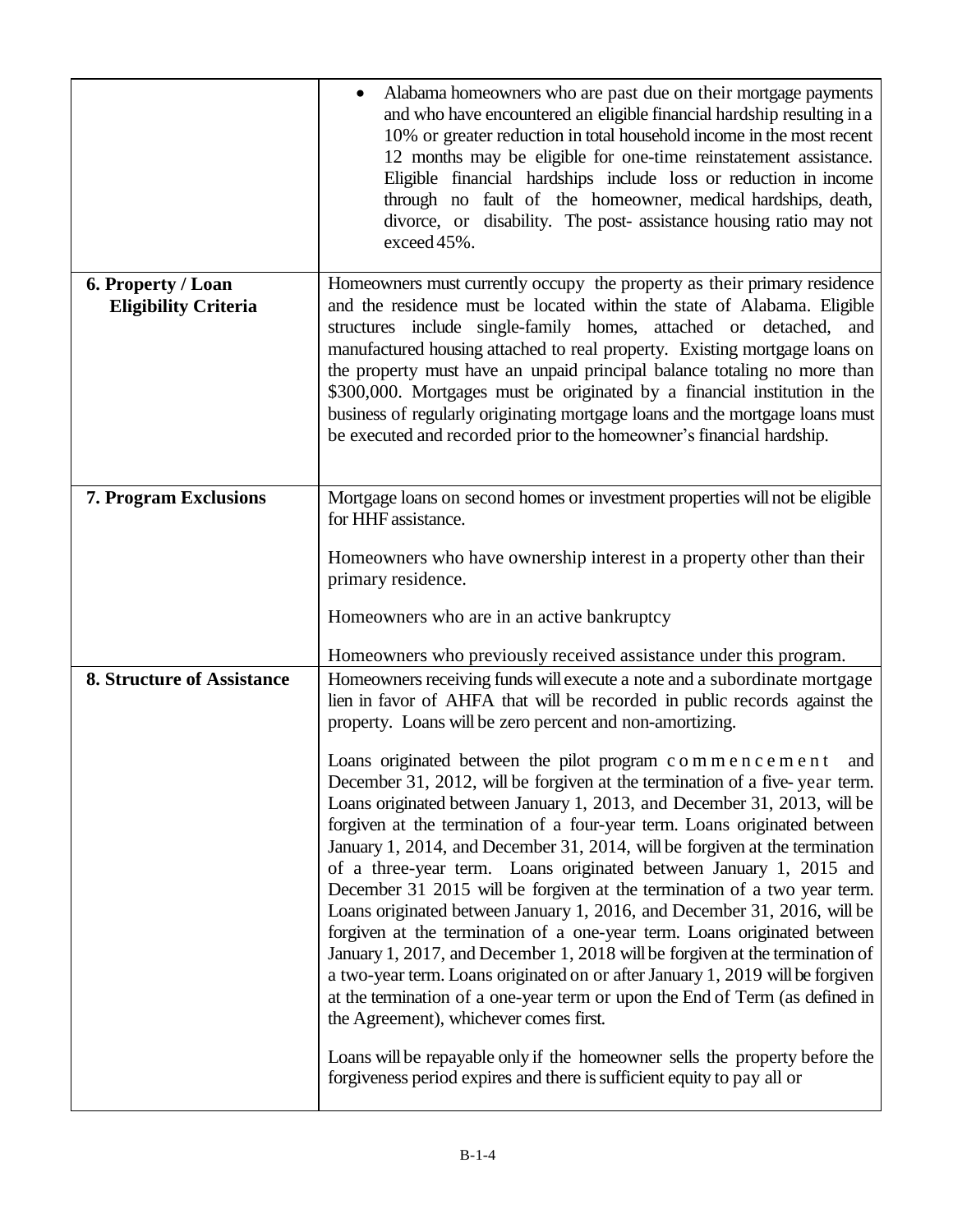|                                                               | part of the unforgiven balance of the loan. Repaid HHF funds will be<br>used to assist additional homeowners in accordance with the Agreement.                                                                                                                                                                                                                                                                                                                                                                                                                                                                                                                                                                                                                                                                                                                                     |
|---------------------------------------------------------------|------------------------------------------------------------------------------------------------------------------------------------------------------------------------------------------------------------------------------------------------------------------------------------------------------------------------------------------------------------------------------------------------------------------------------------------------------------------------------------------------------------------------------------------------------------------------------------------------------------------------------------------------------------------------------------------------------------------------------------------------------------------------------------------------------------------------------------------------------------------------------------|
|                                                               |                                                                                                                                                                                                                                                                                                                                                                                                                                                                                                                                                                                                                                                                                                                                                                                                                                                                                    |
|                                                               | Ongoing monitoring, repayments and satisfactions will be conducted through<br>AHFA.                                                                                                                                                                                                                                                                                                                                                                                                                                                                                                                                                                                                                                                                                                                                                                                                |
| 9. Per Household                                              | Assistance not to exceed a total of \$30,000 per household.                                                                                                                                                                                                                                                                                                                                                                                                                                                                                                                                                                                                                                                                                                                                                                                                                        |
| <b>Assistance</b>                                             |                                                                                                                                                                                                                                                                                                                                                                                                                                                                                                                                                                                                                                                                                                                                                                                                                                                                                    |
|                                                               | AHFA will cover 100 percent of the household's monthly mortgage payments<br>and all other mortgage-related expenses (including principal, interest, fees,<br>escrow/impound expenses, past due HOA fees, delinquent taxes and/or<br>escrow shortage for taxes and insurance) unless final payment amount<br>exceeds the maximum assistance available.                                                                                                                                                                                                                                                                                                                                                                                                                                                                                                                              |
|                                                               | If a homeowner is qualifying for Mortgage Payment Assistance and the<br>maximum amount that AHFA will provide for reinstatement under that<br>component (a total of \$15,000 per household) does not exceed the total<br>amount needed to bring the homeowner current on all existing mortgages, the<br>homeowner must cover any shortfall.                                                                                                                                                                                                                                                                                                                                                                                                                                                                                                                                        |
| <b>10. Duration of Assistance</b>                             | Under the Mortgage Payment Assistance component, payments (excluding<br>the amount needed to bring the homeowner current) will be disbursed to<br>servicers by AHFA on a monthly basis contingent upon homeowner continued<br>eligibility and re-certification. Any amount needed to bring the homeowner<br>current will be disbursed to servicers by AHFA as a single disbursement.<br>Monthly assistance, when combined with any assistance needed to bring the<br>homeowner current not to exceed an aggregate total of \$30,000 per<br>household, will continue for up to twelve months, provided that the property<br>continues to be the borrower's primary residence and the borrower continues<br>to comply with program guidelines.<br>Under the One-Time Reinstatement component, a single disbursement up to<br>\$30,000 will be made to fully reinstate the homeowner. |
|                                                               |                                                                                                                                                                                                                                                                                                                                                                                                                                                                                                                                                                                                                                                                                                                                                                                                                                                                                    |
| 11. Estimated Number of<br>Participating<br><b>Households</b> | 8,500                                                                                                                                                                                                                                                                                                                                                                                                                                                                                                                                                                                                                                                                                                                                                                                                                                                                              |
| 12. Program Inception /<br><b>Duration</b>                    | The pilot program began on December 15, 2010, and funds became available<br>statewide on February 2, 2011. AHFA anticipates that the program will last<br>until September 30, 2020, or as long as the allocation of funds is available,<br>whichever occurs first.                                                                                                                                                                                                                                                                                                                                                                                                                                                                                                                                                                                                                 |
| 13. Program                                                   | Homeowners may participate in other Alabama HHF programs as long as the                                                                                                                                                                                                                                                                                                                                                                                                                                                                                                                                                                                                                                                                                                                                                                                                            |
| <b>Interactions with</b>                                      | homeowners meet all program requirements established for each program. The                                                                                                                                                                                                                                                                                                                                                                                                                                                                                                                                                                                                                                                                                                                                                                                                         |
| <b>Other HFA</b>                                              | total combined assistance for all programs may not exceed<br>\$60,000. Homeowners are required to apply separately for each program.                                                                                                                                                                                                                                                                                                                                                                                                                                                                                                                                                                                                                                                                                                                                               |
| <b>Programs</b>                                               |                                                                                                                                                                                                                                                                                                                                                                                                                                                                                                                                                                                                                                                                                                                                                                                                                                                                                    |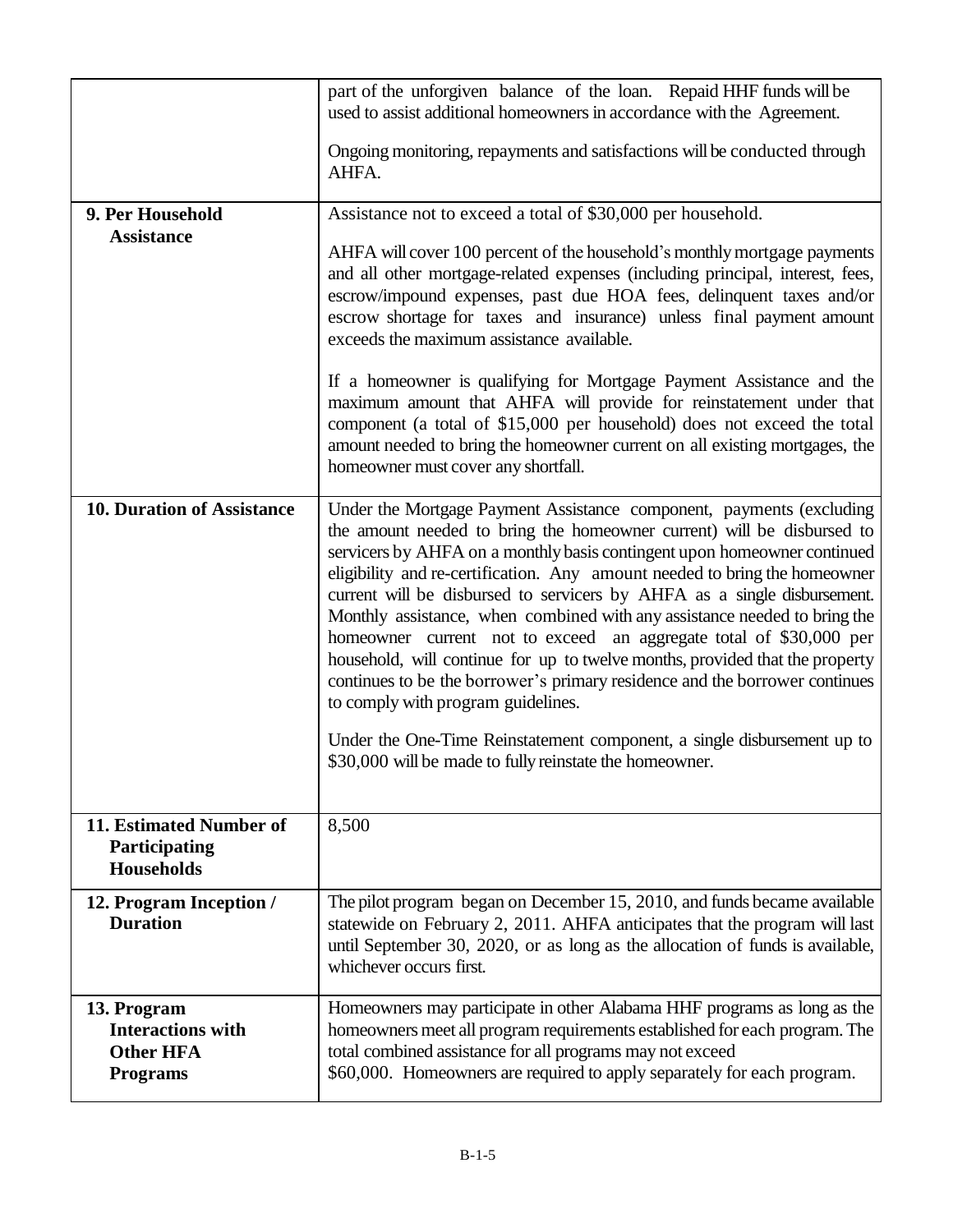| 14. Program<br><b>Interactions with</b><br><b>HAMP</b>                  | This assistance can interact with any and all loan modification programs,<br>including HAMP, provided that the homeowner meets the qualifications<br>established by AHFA and Treasury for HHF. HHF funds can be utilized<br>before or after assistance from HAMP UP. |
|-------------------------------------------------------------------------|----------------------------------------------------------------------------------------------------------------------------------------------------------------------------------------------------------------------------------------------------------------------|
| 15. Program Leverage with<br><b>Other Financial</b><br><b>Resources</b> | None.                                                                                                                                                                                                                                                                |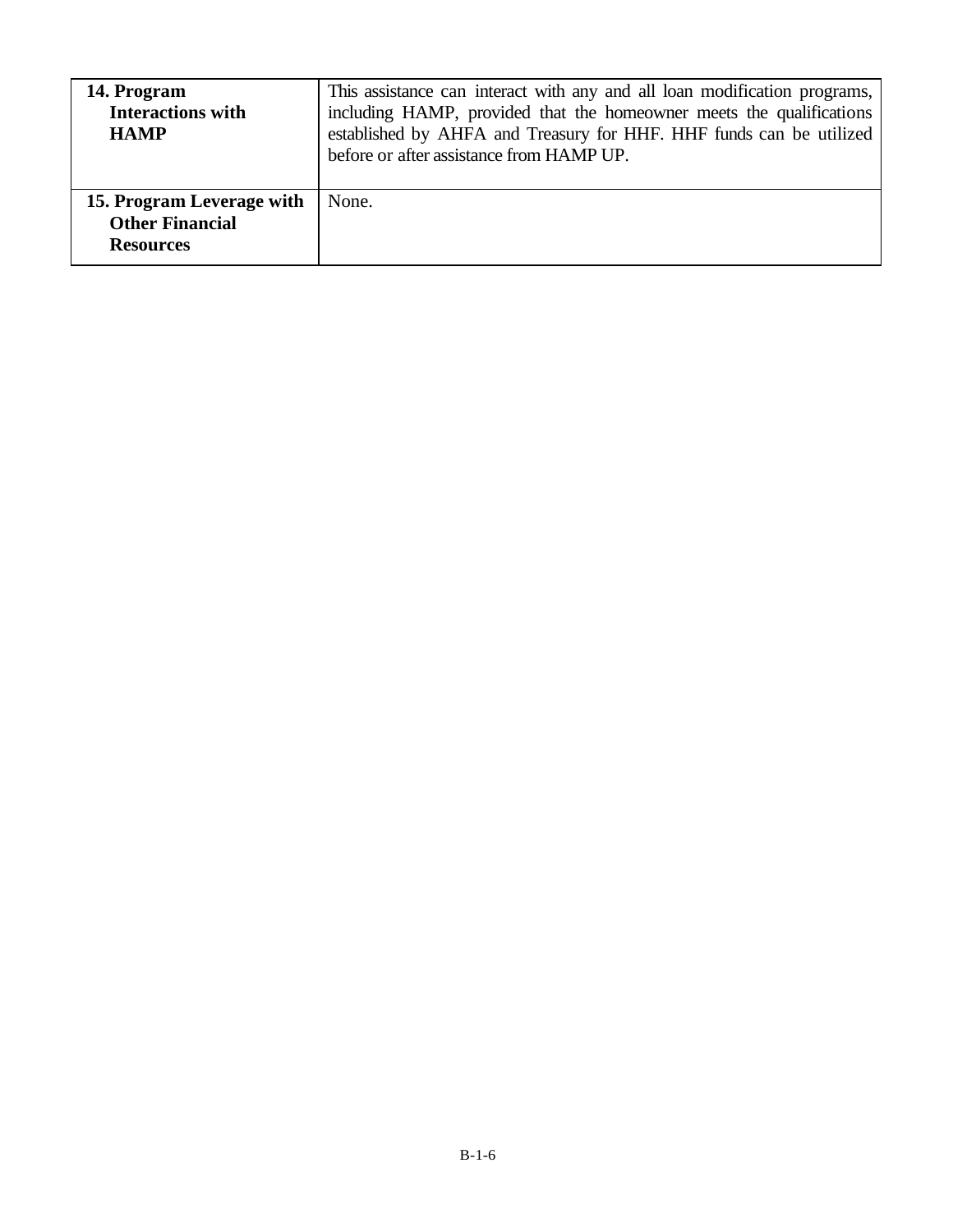#### **ALABAMA HOUSING FINANCE AUTHORITY**



#### **SUMMARY GUIDELINES**

#### **SHORT SALE ASSISTANCE PROGRAM**

| 1. Program Overview                                                          | AHFA will administer HHF funds to assist financially distressed homeowners with the<br>sale of their primary residence. The short sale assistance program will assist<br>homeowners who can no longer sustain their monthly mortgage obligation due to a<br>hardship such as unemployment, underemployment, divorce, or disability. The<br>assistance will not exceed a total of \$30,000 per household.<br>HHF Participating Servicers may refer interested sellers for participation in the<br>program. The servicer must provide evidence the seller has been approved for a short<br>sale, contingent upon receipt of HHF funds. The seller will apply via a secure website<br>monitored and maintained by AHFA staff. Applications will be evaluated and approved<br>by AHFA staff members. Sellers will be expected to submit certain information<br>documenting their income, short sale approval (contingent upon receipt of HHF funds),<br>executed sales contract, the value of the property, and payoff statement(s) from a<br>Participating Servicer(s).<br>Participating Servicers must agree to accept a minimum loss of \$1,000 on the first<br>mortgage loan of each short sale assisted.<br>AHFA will provide a single disbursement which can cover closing costs and any<br>remaining principal amount—up to 10% of the sales price, not to exceed \$30,000. The<br>funds will be disbursed at closing and made payable to the servicer and the closing agent<br>(with respect to closing costs). |
|------------------------------------------------------------------------------|---------------------------------------------------------------------------------------------------------------------------------------------------------------------------------------------------------------------------------------------------------------------------------------------------------------------------------------------------------------------------------------------------------------------------------------------------------------------------------------------------------------------------------------------------------------------------------------------------------------------------------------------------------------------------------------------------------------------------------------------------------------------------------------------------------------------------------------------------------------------------------------------------------------------------------------------------------------------------------------------------------------------------------------------------------------------------------------------------------------------------------------------------------------------------------------------------------------------------------------------------------------------------------------------------------------------------------------------------------------------------------------------------------------------------------------------------------------------------------------------------------------------|
| 2. Program Goals                                                             | Provide assistance to Alabama homeowners who are unable to sustain their monthly<br>mortgage obligation.                                                                                                                                                                                                                                                                                                                                                                                                                                                                                                                                                                                                                                                                                                                                                                                                                                                                                                                                                                                                                                                                                                                                                                                                                                                                                                                                                                                                            |
| 3. Target Population /<br><b>Areas</b>                                       | This program will assist low- to moderate-income families in Alabama. AHFA does<br>not anticipate targeting this assistance on a geographic basis.                                                                                                                                                                                                                                                                                                                                                                                                                                                                                                                                                                                                                                                                                                                                                                                                                                                                                                                                                                                                                                                                                                                                                                                                                                                                                                                                                                  |
| 4. Program Funds<br>(Excluding<br><b>Administrative</b><br><b>Expenses</b> ) | Not applicable. Program Funds may be disbursed under any program included in<br>Schedule B.                                                                                                                                                                                                                                                                                                                                                                                                                                                                                                                                                                                                                                                                                                                                                                                                                                                                                                                                                                                                                                                                                                                                                                                                                                                                                                                                                                                                                         |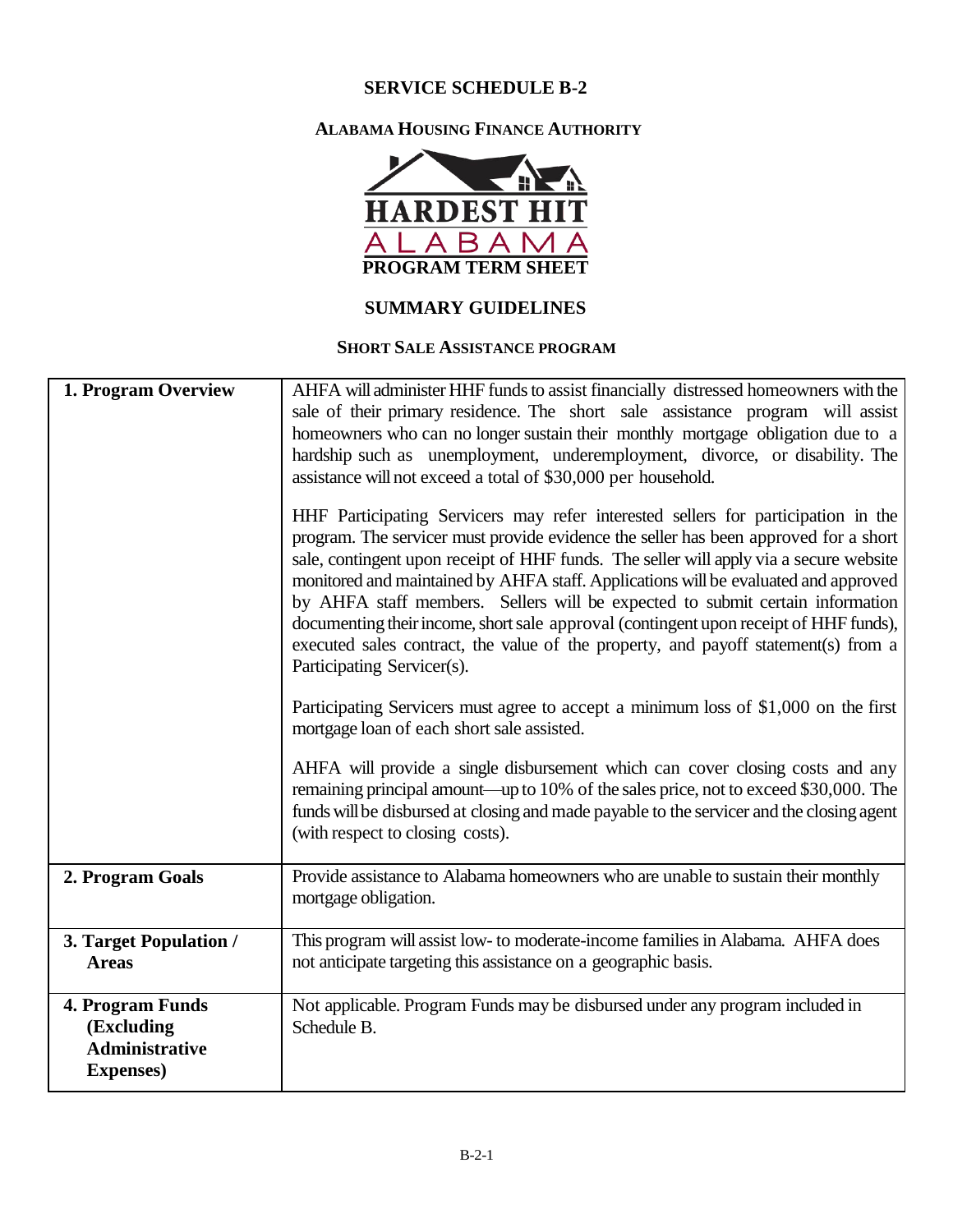| <b>5. Borrower Eligibility</b><br>Criteria                                     | Applicants must have a total annual household income of less than 140 percent of the<br>state median income. AHFA may change this income limit annually when new income<br>data becomes available from the U.S. Department of Housing and Urban Development.<br>The homeowner, in connection with a mortgage or real estate transaction, cannot have<br>been convicted, within the last 10 years, of any one of the following:<br>$(A)$ felony larceny, theft, fraud or forgery, $(B)$ money laundering or $(C)$ tax evasion.<br>Homeowners will be required to provide a financial Hardship Affidavit attesting to their<br>inability to pay their mortgage. HHF will be available to qualified homeowners on a<br>first-come, first-served basis.<br>Homeowner's eligibility will also depend on the servicer's evaluation of homeowner<br>for a short sale program. |
|--------------------------------------------------------------------------------|------------------------------------------------------------------------------------------------------------------------------------------------------------------------------------------------------------------------------------------------------------------------------------------------------------------------------------------------------------------------------------------------------------------------------------------------------------------------------------------------------------------------------------------------------------------------------------------------------------------------------------------------------------------------------------------------------------------------------------------------------------------------------------------------------------------------------------------------------------------------|
| 6. Property / Loan<br><b>Eligibility Criteria</b>                              | The homeowner must occupy the property as their primary residence at the time of sale<br>and the residence must be located within the state of Alabama. Eligible structures<br>include single-family homes, attached or detached, and manufactured housing attached<br>to real property. Existing mortgage loans on the property must have an unpaid principal<br>balance totaling no more than \$258,690.                                                                                                                                                                                                                                                                                                                                                                                                                                                             |
| 7. Program Exclusions                                                          | Mortgage loans on second homes or investment properties will not be eligible for<br>HHF assistance.                                                                                                                                                                                                                                                                                                                                                                                                                                                                                                                                                                                                                                                                                                                                                                    |
| <b>8. Structure of Assistance</b>                                              | A single payment made payable to the servicer and the closing agent (with respect to<br>closing costs) will be disbursed at closing. Loan forgiveness will be immediate. No<br>additional monitoring will be required.                                                                                                                                                                                                                                                                                                                                                                                                                                                                                                                                                                                                                                                 |
| 9. Per Household<br><b>Assistance</b>                                          | HHF assistance per household not to exceed \$30,000.                                                                                                                                                                                                                                                                                                                                                                                                                                                                                                                                                                                                                                                                                                                                                                                                                   |
| <b>10. Duration of Assistance</b>                                              | A single HHF payment made payable to the seller and closing agent will be disbursed<br>at closing.                                                                                                                                                                                                                                                                                                                                                                                                                                                                                                                                                                                                                                                                                                                                                                     |
| 11. Estimated Number of<br>Participating<br><b>Households</b>                  | 60                                                                                                                                                                                                                                                                                                                                                                                                                                                                                                                                                                                                                                                                                                                                                                                                                                                                     |
| 12. Program Inception /<br><b>Duration</b>                                     | The short sale program will be available to homeowners after the Seventh Amendment<br>Date and will last as long as the allocated amount of funds is available. After successful<br>completion of a 60-day pilot program, AHFA will make the funds available for a<br>statewide release.                                                                                                                                                                                                                                                                                                                                                                                                                                                                                                                                                                               |
| 13. Program<br><b>Interactions with</b><br><b>Other HFA</b><br><b>Programs</b> | Homeowners may participate in other Alabama HHF programs as long as the<br>homeowners meet all program requirements established for each program. The total<br>combined assistance for all programs may not exceed \$60,000. Homeowners are<br>required to apply separately for each program.                                                                                                                                                                                                                                                                                                                                                                                                                                                                                                                                                                          |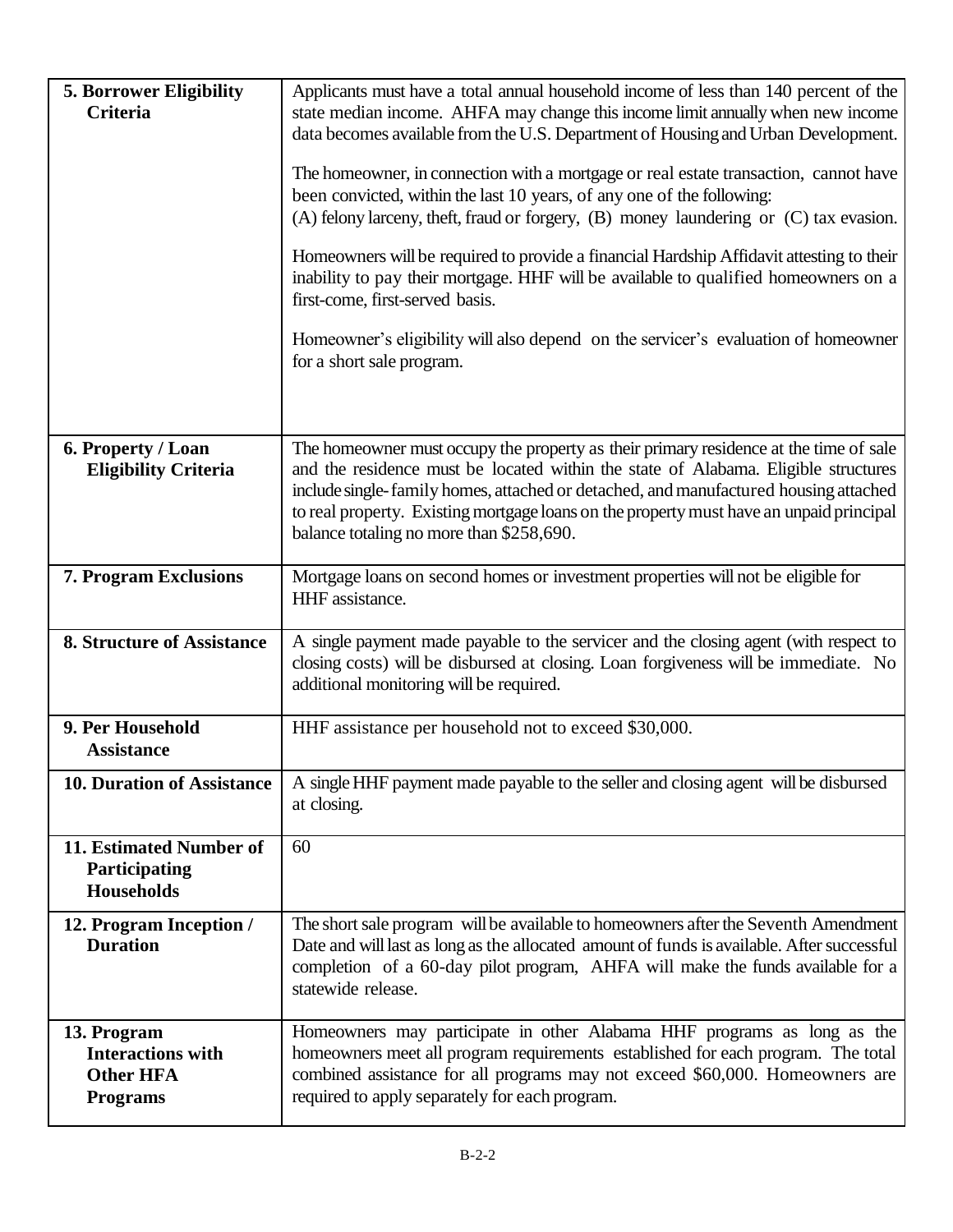| 14. Program<br><b>Interactions with</b><br><b>HAMP</b>           | N/A   |
|------------------------------------------------------------------|-------|
| 15. Program Leverage<br>with Other Financial<br><b>Resources</b> | None. |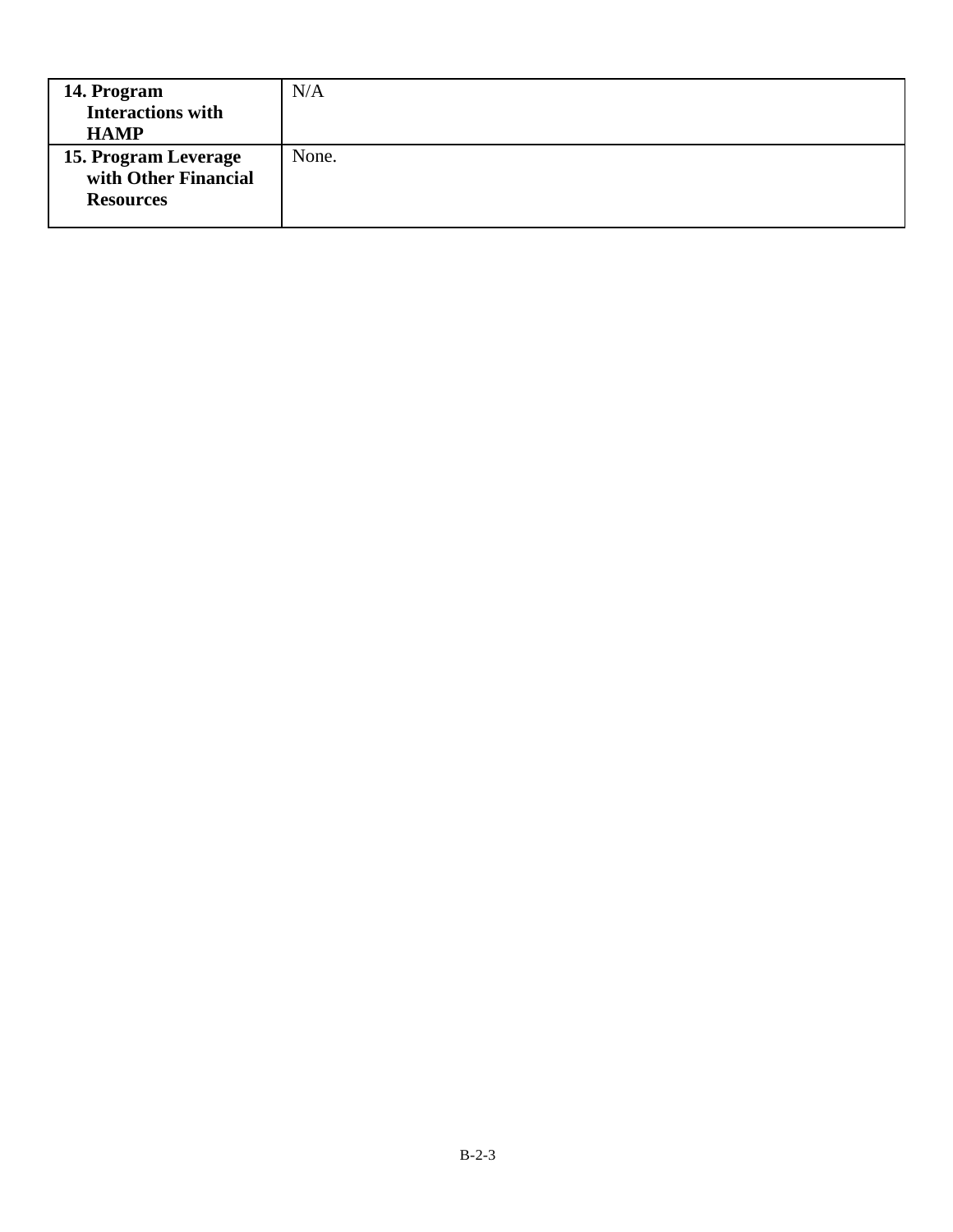#### **ALABAMA HOUSING FINANCE AUTHORITY**



## **SUMMARY GUIDELINES**

#### **LOAN MODIFICATION ASSISTANCE PROGRAM**

| 1. Program Overview | To aid in the prevention of foreclosures in Alabama, the Loan Modification<br>Assistance Program will provide funds, not to exceed \$30,000 per household, to<br>assist financially distressed and/or underemployed borrowers in achieving<br>modification of their home loans.                                                                                                                                                  |
|---------------------|----------------------------------------------------------------------------------------------------------------------------------------------------------------------------------------------------------------------------------------------------------------------------------------------------------------------------------------------------------------------------------------------------------------------------------|
|                     | Under the program, a one-time contribution of funds will be made to the mortgage<br>servicer to recast the loan or be used to fill a financial gap that limits a homeowner's<br>eligibility for a loan modification or to extinguish the lien.                                                                                                                                                                                   |
|                     | Funds may be used to reduce the outstanding principal balance, pay delinquent<br>escrow or arrearages.                                                                                                                                                                                                                                                                                                                           |
|                     | Recast or modification must result in a mortgage payment (including principal,<br>interest, taxes, and insurance) of no more than 31 percent of a homeowner's income.<br>Homeowner must have demonstrated ability to maintain the mortgage under the new<br>terms.                                                                                                                                                               |
|                     | The program is designed to work with loan recast, HAMP and non-HAMP<br>modifications.                                                                                                                                                                                                                                                                                                                                            |
|                     | HHF Participating Servicers may refer interested homeowners for participation in the<br>program. The homeowner will apply via a secure website monitored and maintained<br>by AHFA staff. Applications will be evaluated and approved by AHFA staff<br>members. Approved homeowners will be expected to submit certain information<br>documenting their inability to pay their mortgage and supporting their mortgage<br>claims. |
| 2. Program Goals    | Provide assistance to underemployed Alabama homeowners who are unable to<br>sustain their monthly mortgage obligation under the current loan terms. Providing<br>funds will allow for a successful loan recast, loan modification or lien extinguishment<br>for eligible borrowers.                                                                                                                                              |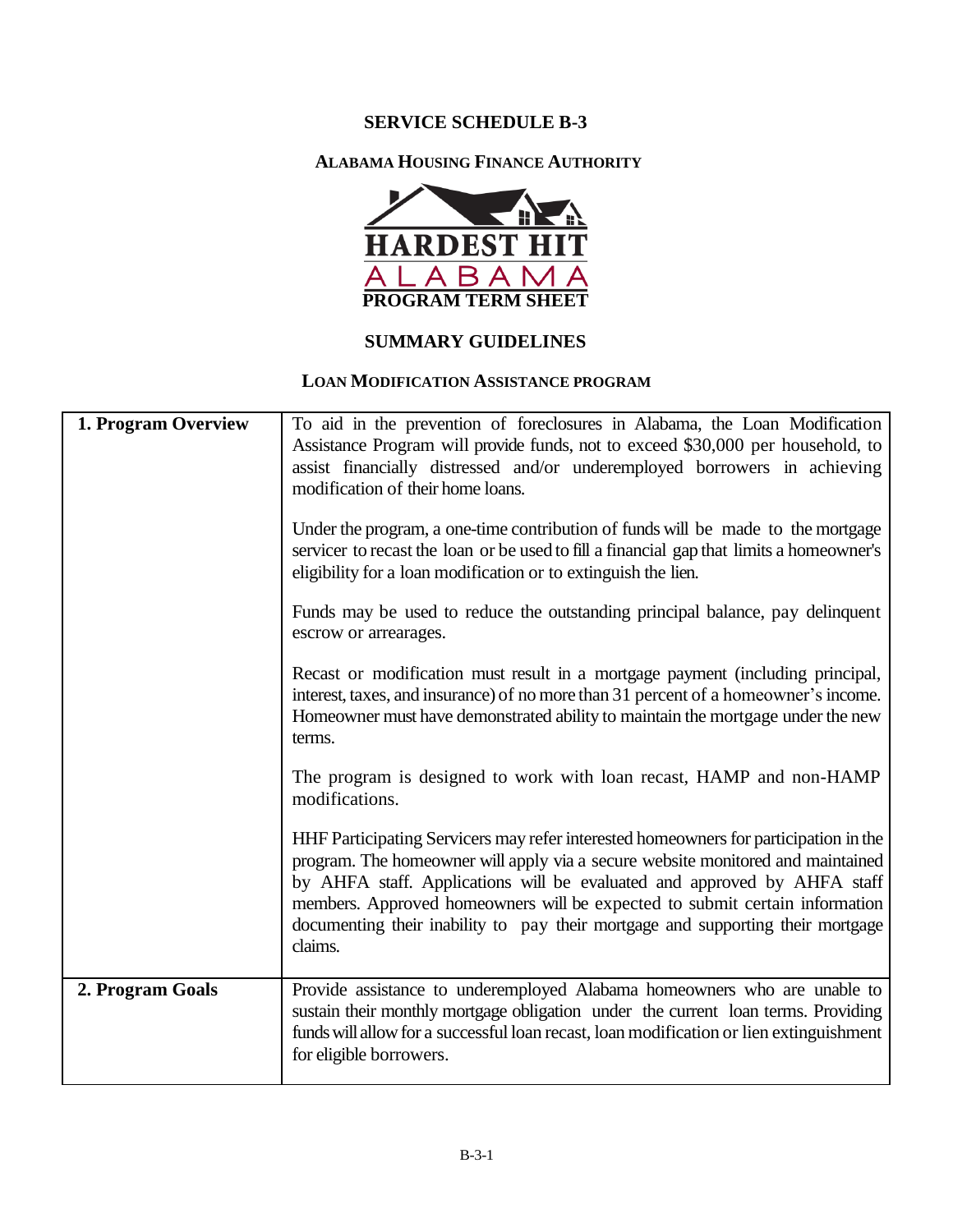| 3. Target Population /                                                              | This program will assist low- to moderate-income families in Alabama. AHFA                                                                                                                                                                                                                                                                                                                                                                                                                                                                                                                                                                                                                                                                                                                                                                                                                                                                                                                                                                                                                                                                                                                                                                                                                                                                                                                                                                                                                                                                                                                                                                                                                                                                                                                                              |
|-------------------------------------------------------------------------------------|-------------------------------------------------------------------------------------------------------------------------------------------------------------------------------------------------------------------------------------------------------------------------------------------------------------------------------------------------------------------------------------------------------------------------------------------------------------------------------------------------------------------------------------------------------------------------------------------------------------------------------------------------------------------------------------------------------------------------------------------------------------------------------------------------------------------------------------------------------------------------------------------------------------------------------------------------------------------------------------------------------------------------------------------------------------------------------------------------------------------------------------------------------------------------------------------------------------------------------------------------------------------------------------------------------------------------------------------------------------------------------------------------------------------------------------------------------------------------------------------------------------------------------------------------------------------------------------------------------------------------------------------------------------------------------------------------------------------------------------------------------------------------------------------------------------------------|
| <b>Areas</b>                                                                        | does not anticipate targeting this assistance on a geographic basis.                                                                                                                                                                                                                                                                                                                                                                                                                                                                                                                                                                                                                                                                                                                                                                                                                                                                                                                                                                                                                                                                                                                                                                                                                                                                                                                                                                                                                                                                                                                                                                                                                                                                                                                                                    |
| <b>4. Program Funds</b><br>(Excluding<br><b>Administrative</b><br><b>Expenses</b> ) | Not applicable. Program Funds may be disbursed under any program included<br>in Schedule B.                                                                                                                                                                                                                                                                                                                                                                                                                                                                                                                                                                                                                                                                                                                                                                                                                                                                                                                                                                                                                                                                                                                                                                                                                                                                                                                                                                                                                                                                                                                                                                                                                                                                                                                             |
| <b>5. Borrower Eligibility</b><br><b>Criteria</b>                                   | The homeowner, in connection with a mortgage or real estate transaction, cannot<br>have been convicted, within the last 10 years, of any one of the following: $(A)$<br>felony larceny, theft, fraud or forgery, (B) money laundering or<br>(C) tax evasion.<br>Homeowners will be required to provide a financial Hardship Affidavit attesting to<br>their inability to pay their mortgage. HHF will be available to qualified homeowners<br>on a first-come, first-served basis.<br><b>Loan Modification and Loan Recast</b><br>Homeowners applying for a loan modification or recast must have a total<br>annual household income not to exceed 140 percent of the state median<br>income (SMI). AHFA may change this income limit annually when new<br>income data becomes available from the U.S. Department of Housing and<br>Urban Development. Homeowner's total housing ratio after assistance may<br>not exceed 31% of the homeowner's total household income.<br>A homeowner's eligibility for a loan modification or recast will also depend<br>$\bullet$<br>on the servicer's evaluation of the homeowner for a loss mitigation option.<br><b>Lien Extinguishment</b><br>Homeowners applying for a lien extinguishment must have a total annual<br>household income not to exceed 100 percent of the SMI. AHFA may change<br>this income limit annually when new income data becomes available from the<br>U.S. Department of Housing and Urban Development.<br>Homeowners must be on a fixed income in order to be eligible for lien<br>extinguishment. The homeowner's post-assistance housing ratio including<br>all remaining junior liens and mortgage related expenses (homeowners<br>insurance, flood insurance, property taxes, and HOA fees) may not exceed<br>31% of the total household income. |
| 6. Property / Loan                                                                  | The homeowner must currently occupy the property as their primary residence, and                                                                                                                                                                                                                                                                                                                                                                                                                                                                                                                                                                                                                                                                                                                                                                                                                                                                                                                                                                                                                                                                                                                                                                                                                                                                                                                                                                                                                                                                                                                                                                                                                                                                                                                                        |
| <b>Eligibility Criteria</b>                                                         | the residence must be located within the state of Alabama. Eligible                                                                                                                                                                                                                                                                                                                                                                                                                                                                                                                                                                                                                                                                                                                                                                                                                                                                                                                                                                                                                                                                                                                                                                                                                                                                                                                                                                                                                                                                                                                                                                                                                                                                                                                                                     |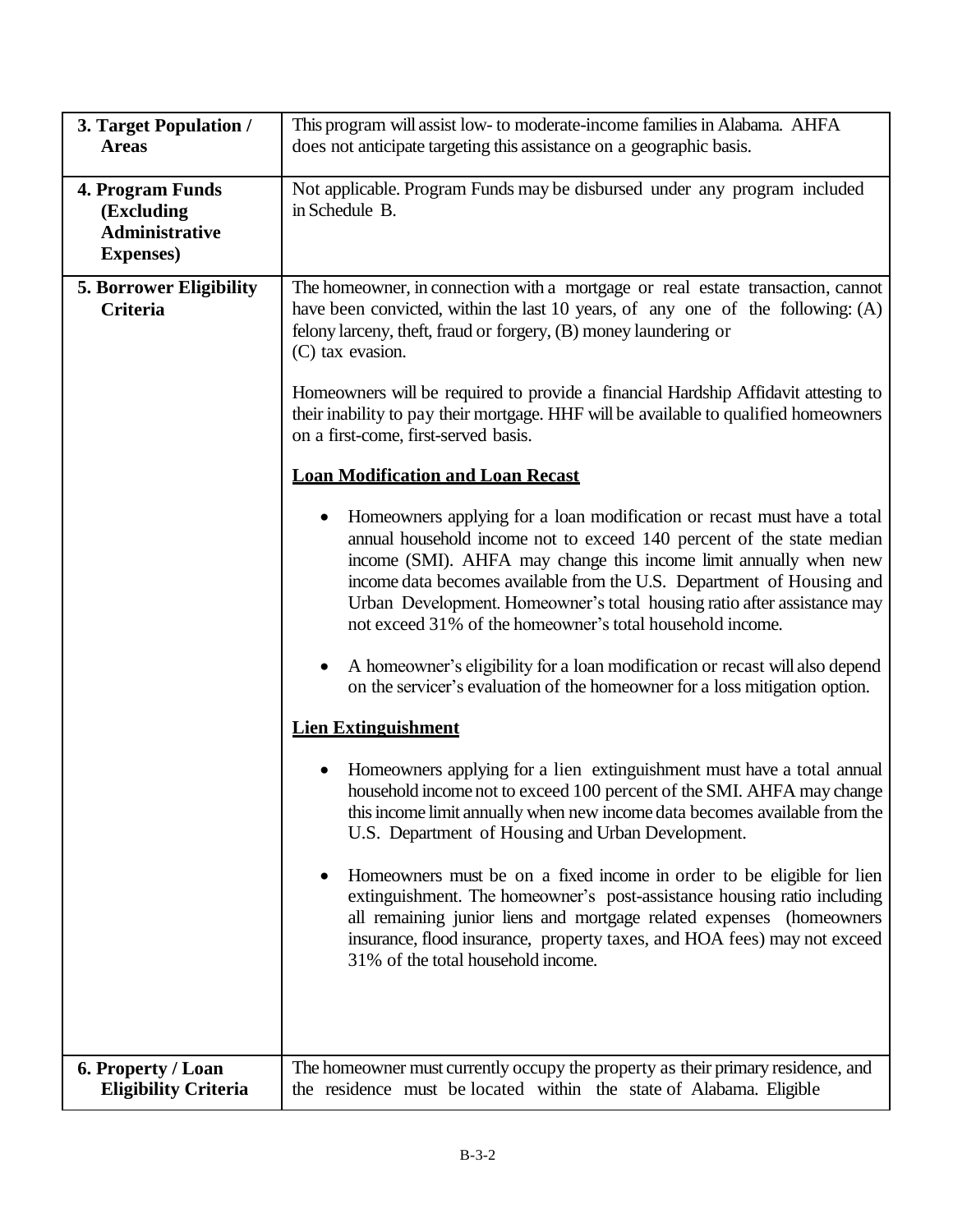|                                       | structures include single- family homes, attached or detached, and manufactured<br>housing attached to real property. The homeowner's current first-lien mortgage must<br>have an unpaid principal balance totaling no more than \$258,690. Assistance for a<br>loan modification or recast may not be used to reduce the property's combined loan-<br>to-value below 80%.                                                                                                                                                                                                                                                                                                                                                                                                                                                                                                                |
|---------------------------------------|-------------------------------------------------------------------------------------------------------------------------------------------------------------------------------------------------------------------------------------------------------------------------------------------------------------------------------------------------------------------------------------------------------------------------------------------------------------------------------------------------------------------------------------------------------------------------------------------------------------------------------------------------------------------------------------------------------------------------------------------------------------------------------------------------------------------------------------------------------------------------------------------|
| <b>7. Program Exclusions</b>          | Mortgage loans on second homes or investment properties.                                                                                                                                                                                                                                                                                                                                                                                                                                                                                                                                                                                                                                                                                                                                                                                                                                  |
|                                       | Home Equity Line of Credit (HELOC).                                                                                                                                                                                                                                                                                                                                                                                                                                                                                                                                                                                                                                                                                                                                                                                                                                                       |
|                                       | Homeowners who have an ownership interest in a property other than their primary<br>residence.                                                                                                                                                                                                                                                                                                                                                                                                                                                                                                                                                                                                                                                                                                                                                                                            |
| 8. Structure of<br><b>Assistance</b>  | A single payment made payable to the servicer will be disbursed.                                                                                                                                                                                                                                                                                                                                                                                                                                                                                                                                                                                                                                                                                                                                                                                                                          |
|                                       | Homeowners receiving funds will execute a note and a subordinate mortgage lien in<br>favor of AHFA that will be recorded in public records against the property. Loans<br>will be zero percent and non-amortizing.                                                                                                                                                                                                                                                                                                                                                                                                                                                                                                                                                                                                                                                                        |
|                                       | Loans originated between the pilot program commencement and December 31,<br>2013, will be forgiven at the termination of a four-year term. Loans originated<br>between January 1, 2014, and December 31, 2014, will be forgiven at the<br>termination of a three-year term. Loans originated between January 1, 2015 and<br>December 31, 2015 will be forgiven at the termination of a two-year term. Loans<br>originated between January 1, 2016 and September 30, 2016 will be forgiven at the<br>termination of a one-year term the day of the final disbursement. Loans originated<br>between January 1, 2017, and December 31, 2018 will be forgiven at the termination<br>of a two-year term. Loans originated on or after January 1, 2019 will be forgiven at<br>the termination of a one-year term or at the End of Term (as defined in the<br>Agreement), whichever comes first. |
|                                       | Loans will be repayable only if the homeowner sells the property before the<br>forgiveness period expires and there is sufficient equity to pay all or part of the<br>unforgiven balance of the loan. Repaid HHF funds will be used to assist additional<br>homeowners in accordance with the Agreement.                                                                                                                                                                                                                                                                                                                                                                                                                                                                                                                                                                                  |
|                                       | Ongoing monitoring, repayments and satisfactions will be conducted through<br>AHFA.                                                                                                                                                                                                                                                                                                                                                                                                                                                                                                                                                                                                                                                                                                                                                                                                       |
| 9. Per Household<br><b>Assistance</b> | Not to exceed a total of \$30,000 per household.                                                                                                                                                                                                                                                                                                                                                                                                                                                                                                                                                                                                                                                                                                                                                                                                                                          |
| 10. Duration of<br><b>Assistance</b>  | A single payment made payable to the servicer will be disbursed.                                                                                                                                                                                                                                                                                                                                                                                                                                                                                                                                                                                                                                                                                                                                                                                                                          |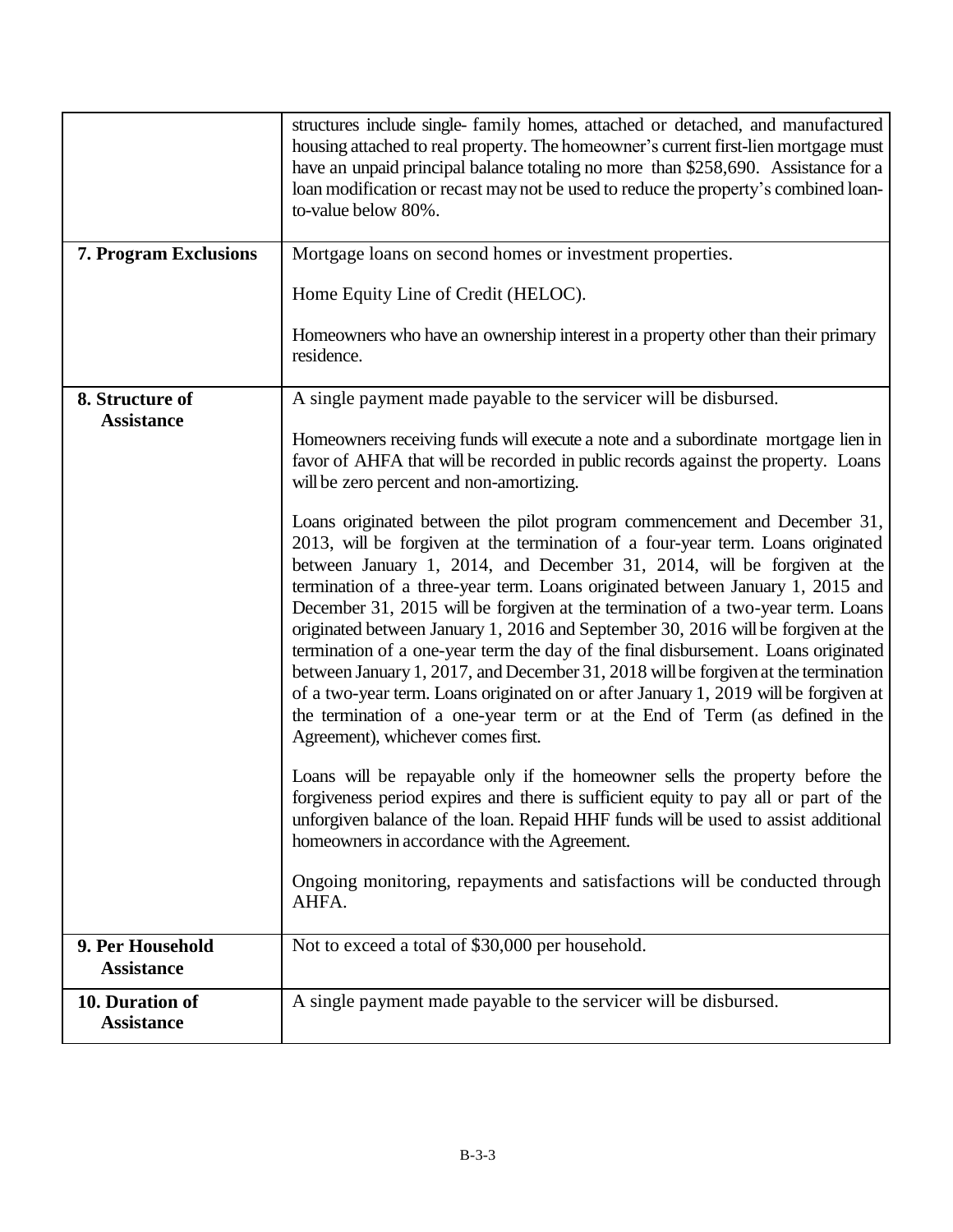| <b>11. Estimated Number</b><br>of Participating<br><b>Households</b>           | 1,200                                                                                                                                                                                                                                                                                         |
|--------------------------------------------------------------------------------|-----------------------------------------------------------------------------------------------------------------------------------------------------------------------------------------------------------------------------------------------------------------------------------------------|
| 12. Program Inception /<br><b>Duration</b>                                     | The program will be available to homeowners after Treasury approval and will last<br>as long as the allocated amount of funds is available. After successful completion of<br>a 60-day pilot program, AHFA will make the funds available for a statewide release.                             |
| 13. Program<br><b>Interactions with</b><br><b>Other HFA</b><br><b>Programs</b> | Homeowners may participate in other Alabama HHF programs as long as the<br>homeowners meet all program requirements established for each program. The total<br>combined assistance for all programs may not exceed \$60,000. Homeowners are<br>required to apply separately for each program. |
| 14. Program<br><b>Interactions with</b><br><b>HAMP</b>                         | This assistance can interact with any and all loan modification programs, including<br>HAMP, provided that the homeowner meets the qualification ns established by<br>AHFA and Treasury for HHF. HHF funds can be utilized before or after assistance<br>from HAMP UP.                        |
| 15. Program Leverage<br>with Other Financial<br><b>Resources</b>               | None.                                                                                                                                                                                                                                                                                         |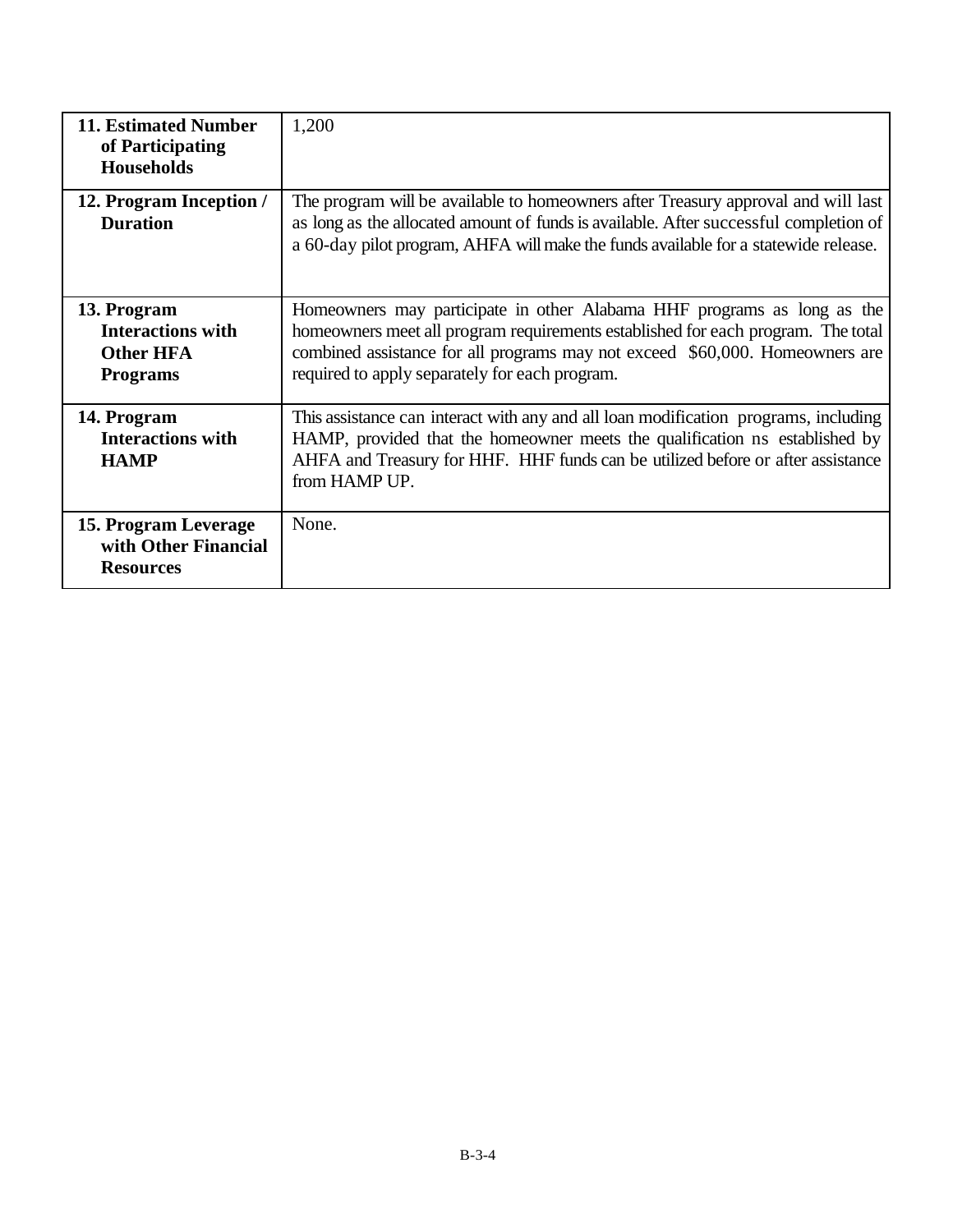# **ALABAMA HOUSING FINANCE AUTHORITY**



## **SUMMARY GUIDELINES**

#### **BLIGHT ELIMINATION PROGRAM**

| 1. Program Overview                                                          | AHFA will administer HHF to assist in the removal of blighted properties within<br>the State of Alabama. AHFA will work in partnership with members of the Alabama<br>Association of Habitat for Humanity Affiliates and local municipalities/counties<br>as defined by the Code of Alabama 1975 Title 11 (Participants) to ensure blighted<br>properties located in healthy neighborhoods are removed and the site greened.                                                                                                                                                                                           |
|------------------------------------------------------------------------------|------------------------------------------------------------------------------------------------------------------------------------------------------------------------------------------------------------------------------------------------------------------------------------------------------------------------------------------------------------------------------------------------------------------------------------------------------------------------------------------------------------------------------------------------------------------------------------------------------------------------|
| 2. Program Goals                                                             | The Blight Elimination Program will reduce foreclosures, promote neighborhood<br>stabilization and maintain property values through the removal of unsafe vacant<br>blighted single-family structures and subsequent greening in areas across the State<br>of Alabama.<br>AHFA will work with Participants to identify meaningful indicators that will<br>enable them to track and quantify the program's impact in the designated<br>communities.                                                                                                                                                                     |
| 3. Target Population /<br><b>Areas</b>                                       | This program will focus on targeted neighborhoods with vacant blighted properties.<br>The program will target sustainable neighborhoods within the state. Participants will<br>submit an application which will include a comprehensive plan identifying targeted<br>neighborhoods for proposed demolition. AHFA will evaluate each application and<br>select Participants based on but not limited to the following criteria: the number of<br>blighted properties in the targeted area, the age of the housing stock, the number of<br>vacant properties in the targeted area, and the proposed end use of the lots. |
| 4. Program Funds<br>(Excluding<br><b>Administrative</b><br><b>Expenses</b> ) | Not applicable. Program Funds may be disbursed under any program included<br>in Schedule B.                                                                                                                                                                                                                                                                                                                                                                                                                                                                                                                            |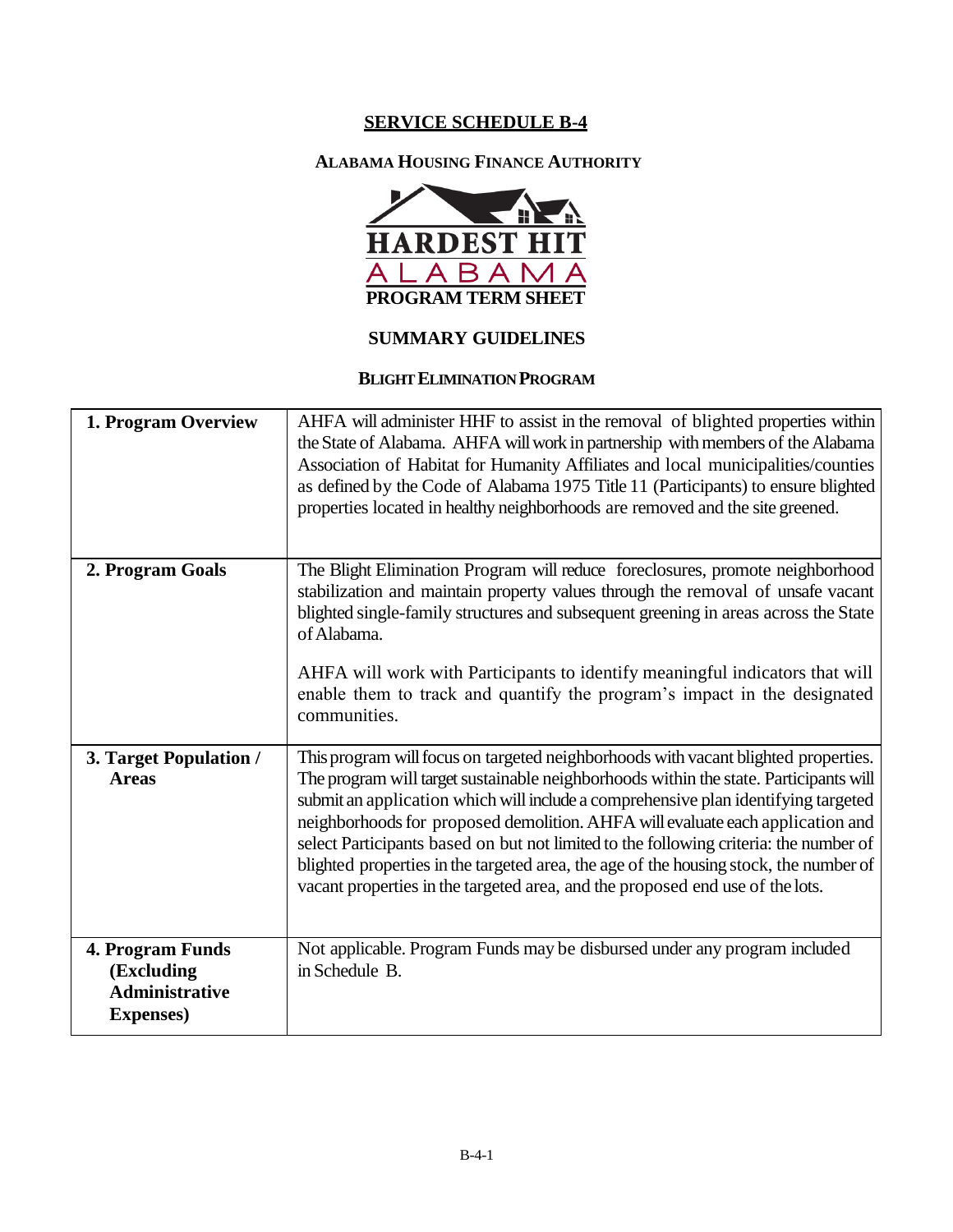| 5. Property Eligibility                          | Property will be considered eligible if it meets the following criteria:                                                                                                                                                                                                                                                                                                                                                                                                                                                                                                                                                                                                                                                                                                                    |  |  |  |  |
|--------------------------------------------------|---------------------------------------------------------------------------------------------------------------------------------------------------------------------------------------------------------------------------------------------------------------------------------------------------------------------------------------------------------------------------------------------------------------------------------------------------------------------------------------------------------------------------------------------------------------------------------------------------------------------------------------------------------------------------------------------------------------------------------------------------------------------------------------------|--|--|--|--|
| Criteria                                         | The property must be located in the State of Alabama.                                                                                                                                                                                                                                                                                                                                                                                                                                                                                                                                                                                                                                                                                                                                       |  |  |  |  |
|                                                  | The property must be owned by a Participant.                                                                                                                                                                                                                                                                                                                                                                                                                                                                                                                                                                                                                                                                                                                                                |  |  |  |  |
|                                                  | The property must be vacant at the time of application.                                                                                                                                                                                                                                                                                                                                                                                                                                                                                                                                                                                                                                                                                                                                     |  |  |  |  |
|                                                  | The property is a nuisance due to age and/or condition as determined by<br>local ordinance.                                                                                                                                                                                                                                                                                                                                                                                                                                                                                                                                                                                                                                                                                                 |  |  |  |  |
|                                                  | The cost to remove the structure is reasonable as determined by the<br>Participant.                                                                                                                                                                                                                                                                                                                                                                                                                                                                                                                                                                                                                                                                                                         |  |  |  |  |
|                                                  | AHFA will determine property eligibility per program guidelines.                                                                                                                                                                                                                                                                                                                                                                                                                                                                                                                                                                                                                                                                                                                            |  |  |  |  |
|                                                  | For any requests submitted on or after January 15, 2016, properties must<br>not be legally occupied at the time of any review or approval by the HFA or<br>eligible entity (as applicable) for blight elimination activity.                                                                                                                                                                                                                                                                                                                                                                                                                                                                                                                                                                 |  |  |  |  |
| 6. Ownership/Loan<br><b>Eligibility Criteria</b> | Properties must be owned by the Participant. Properties must have a loan that<br>can be modified or extinguished.                                                                                                                                                                                                                                                                                                                                                                                                                                                                                                                                                                                                                                                                           |  |  |  |  |
| 7. Program Exclusions                            | Commercial properties, multifamily properties, and properties listed on a state<br>or national historic register will not be eligible for inclusion in this program.                                                                                                                                                                                                                                                                                                                                                                                                                                                                                                                                                                                                                        |  |  |  |  |
| 8. Structure of<br><b>Assistance</b>             | Eligible Participants will submit an application for review by AHFA containing a<br>comprehensive plan which outlines the neighborhood locations, neighborhood<br>conditions, estimated cost of property removal and greening/maintenance<br>strategies. Eligible sites must be owned by the Participant prior to demolition,<br>located in a targeted neighborhood, vacant at the time of application, and be a<br>nuisance to the community based on local ordinances. After the review of<br>applications by AHFA, program funds will be set aside to eligible Participants<br>based on the submitted plan. Program funds will reimburse Participants for eligible<br>expenses. Each Participant will be responsible for securing clear and marketable<br>title for blighted properties. |  |  |  |  |
|                                                  | The Participant must collaborate with an approved financial institution to finance<br>the cost of removal of the blighted property. HHF assistance will not exceed<br>\$25,000 per property. Any cost exceeding \$25,000 must be absorbed by the<br>Participant.                                                                                                                                                                                                                                                                                                                                                                                                                                                                                                                            |  |  |  |  |
|                                                  | AHFA will reserve funds via the Hardest Hit Alabama online reservation system.<br>Prior to disbursement, required documentation must be submitted by the Participant<br>to AHFA for review. Required documentation will include a Request for Funding<br>Form, post-demolition photos, and a Certification of<br>Completion. Additional documentation may be required as determined by AHFA.<br>A single payment made payable to the financial institution will be                                                                                                                                                                                                                                                                                                                          |  |  |  |  |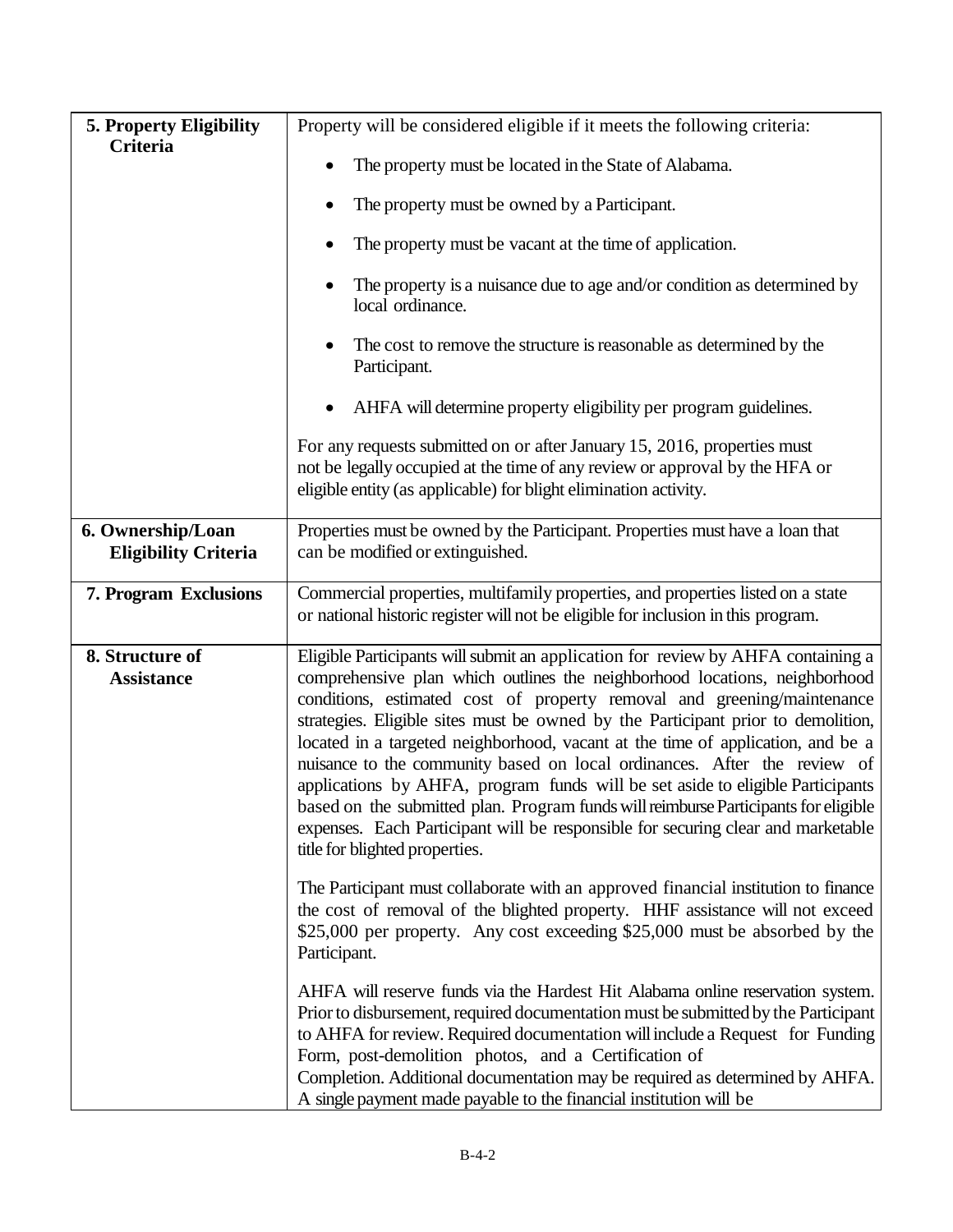|                                                                                | disbursed after verification of the debris removal and greening (as applicable) has<br>been provided. Eligible costs include removal of debris, contractor's fees, permit<br>fees, final inspections, environmental assessments, title searches, greening and<br>maintenance (not to exceed \$3,000.00) fees for a three-year period, and any other<br>fees or charges required to complete the property removal. HHF will be used to<br>extinguish the outstanding loan payable to the approved financial institution.<br>The Participant will execute a 0% non-amortizing loan in favor of AHFA. Loans<br>will be forgiven at a rate of 33.3% per year on the anniversary of the final<br>disbursement as long as covenants are met. The outstanding loan balance will<br>become due and payable if the property is sold, its title transferred, or it is used<br>for an unauthorized purpose prior to the loan's expiration. However, special<br>considerations may be made by AHFA to release or subordinate its lien prior to<br>the expiration of the loan term based upon the merit of the request and the<br>proposed positive impact to the community as set forth in the program guidelines.<br>The method for calculating the portion of the outstanding balance to be forgiven or<br>released will be determined based upon the time and method of transfer. The<br>outstanding balance may include any and all net sale proceeds and/ or the full<br>principal balance of the loan.<br>Any recaptured funds will be recycled into the Program in accordance with the<br>Agreement. |
|--------------------------------------------------------------------------------|-------------------------------------------------------------------------------------------------------------------------------------------------------------------------------------------------------------------------------------------------------------------------------------------------------------------------------------------------------------------------------------------------------------------------------------------------------------------------------------------------------------------------------------------------------------------------------------------------------------------------------------------------------------------------------------------------------------------------------------------------------------------------------------------------------------------------------------------------------------------------------------------------------------------------------------------------------------------------------------------------------------------------------------------------------------------------------------------------------------------------------------------------------------------------------------------------------------------------------------------------------------------------------------------------------------------------------------------------------------------------------------------------------------------------------------------------------------------------------------------------------------------------------------------------------------------------------------------------|
| 9. Per Property<br><b>Assistance</b>                                           | Maximum assistance may not exceed \$25,000 per property.                                                                                                                                                                                                                                                                                                                                                                                                                                                                                                                                                                                                                                                                                                                                                                                                                                                                                                                                                                                                                                                                                                                                                                                                                                                                                                                                                                                                                                                                                                                                        |
|                                                                                |                                                                                                                                                                                                                                                                                                                                                                                                                                                                                                                                                                                                                                                                                                                                                                                                                                                                                                                                                                                                                                                                                                                                                                                                                                                                                                                                                                                                                                                                                                                                                                                                 |
| 10. Duration of<br><b>Assistance</b>                                           | Funds will be disbursed to the Participants on a first-come-first-served basis.<br>All assistance will be provided in one payment.                                                                                                                                                                                                                                                                                                                                                                                                                                                                                                                                                                                                                                                                                                                                                                                                                                                                                                                                                                                                                                                                                                                                                                                                                                                                                                                                                                                                                                                              |
| 11. Estimated Number<br>of Properties<br><b>Demolished</b>                     | 50 properties                                                                                                                                                                                                                                                                                                                                                                                                                                                                                                                                                                                                                                                                                                                                                                                                                                                                                                                                                                                                                                                                                                                                                                                                                                                                                                                                                                                                                                                                                                                                                                                   |
| 12. Program Inception /<br><b>Duration</b>                                     | The program will begin on September 1, 2014 and will last as long as the allocation<br>of funds is available or until September 30, 2018, whichever occurs first.                                                                                                                                                                                                                                                                                                                                                                                                                                                                                                                                                                                                                                                                                                                                                                                                                                                                                                                                                                                                                                                                                                                                                                                                                                                                                                                                                                                                                               |
| 13. Program<br><b>Interactions with</b><br><b>Other HFA</b><br><b>Programs</b> | AHFA's Habitat for Humanity Loan Purchase Program - a partnership in<br>which the Habitat Affiliates solicits the assistance of a local lender to serve as a<br>conduit for the sale of the loan. The affiliate sells the mortgage to the local bank,<br>which then sells the loan to AHFA.                                                                                                                                                                                                                                                                                                                                                                                                                                                                                                                                                                                                                                                                                                                                                                                                                                                                                                                                                                                                                                                                                                                                                                                                                                                                                                     |
| 14. Program<br><b>Interactions with</b><br><b>HAMP</b>                         | None                                                                                                                                                                                                                                                                                                                                                                                                                                                                                                                                                                                                                                                                                                                                                                                                                                                                                                                                                                                                                                                                                                                                                                                                                                                                                                                                                                                                                                                                                                                                                                                            |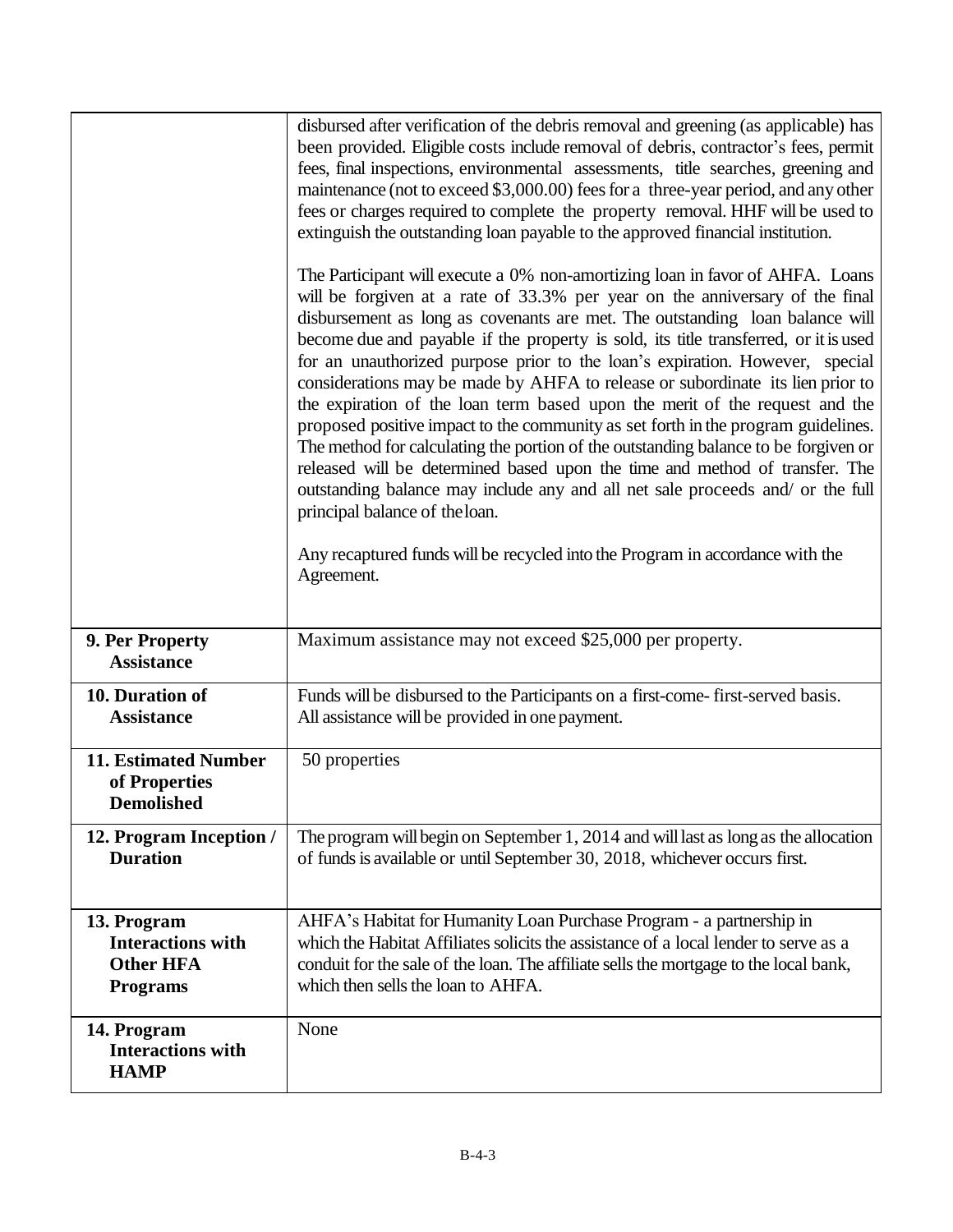| <b>15. Program Leverage</b> | None. |
|-----------------------------|-------|
| with Other Financial        |       |
| <b>Resources</b>            |       |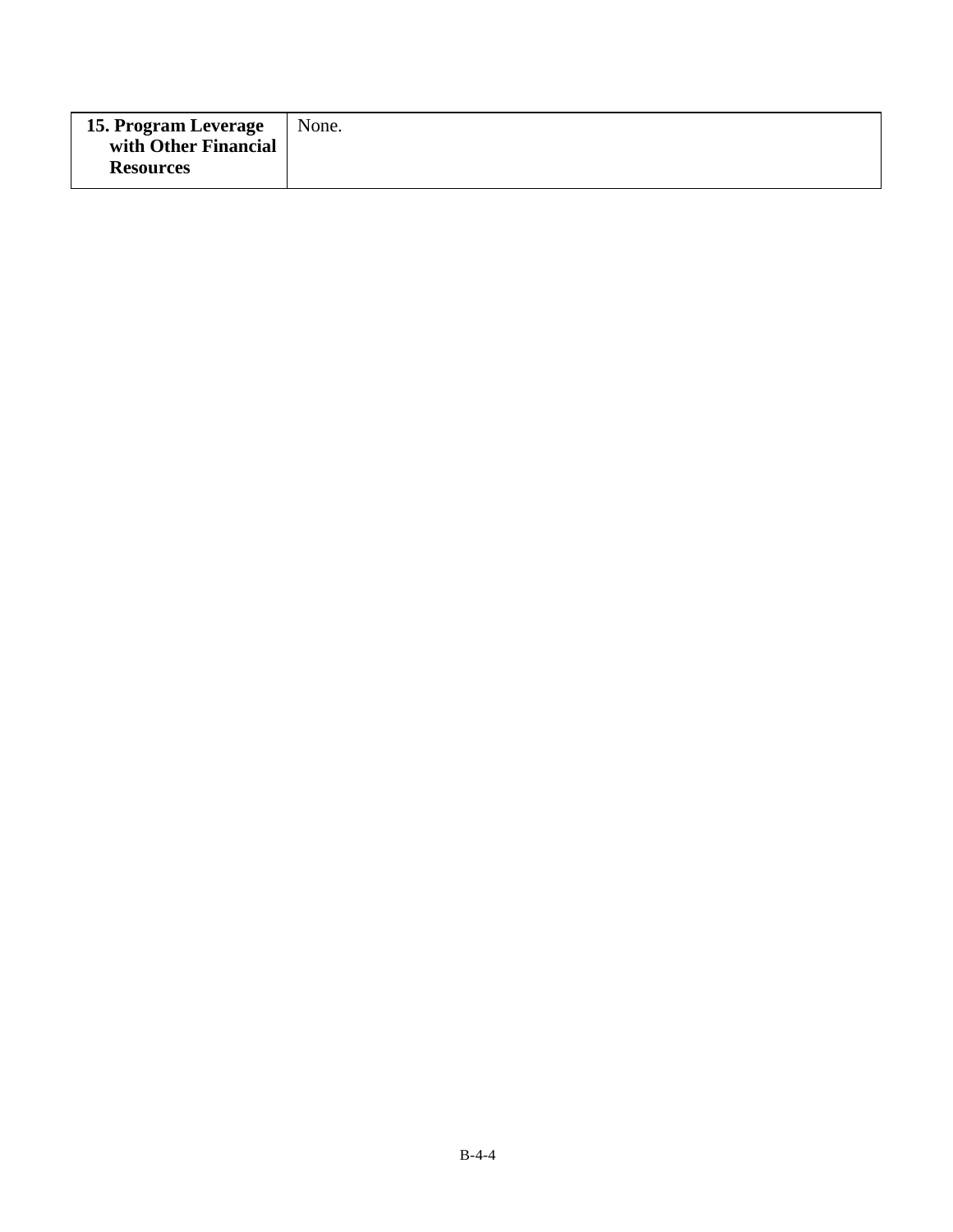# **SCHEDULE C**

# **PERMITTED EXPENSES**

|                                                       | <b>Alabama</b>  |
|-------------------------------------------------------|-----------------|
|                                                       |                 |
|                                                       |                 |
| One-time / Start-Up Expenses:                         |                 |
| Initial Personnel                                     | \$1,146,126.00  |
| Building, Equipment, Technology                       | \$668,463.00    |
| <b>Professional Services</b>                          | \$199,914.00    |
| Supplies / Miscellaneous                              | \$131,193.00    |
| Marketing /Communications                             | \$346,726.00    |
| Travel                                                | \$12,494.00     |
| Website development /Translation                      | \$50,000.00     |
| Contingency                                           | \$131,193.00    |
| <b>Subtotal</b>                                       | \$2,686,109.00  |
|                                                       |                 |
| <b>Operating / Administrative</b><br><b>Expenses:</b> |                 |
| Salaries                                              | \$7,537,000.00  |
| Professional Services (Legal,                         |                 |
| Compliance, Audit, Monitoring)                        | \$1,563,000.00  |
| Travel                                                | 100,000.00      |
| Buildings, Leases & Equipment                         | \$900,000.00    |
| Information Technology &<br>Communications            | \$1,408,491.00  |
| Office Supplies/Postage and<br>Delivery/Subscriptions | \$200,000.00    |
| Risk Management/ Insurance                            | \$200,000.00    |
| Training                                              | \$100,000.00    |
| Marketing/PR                                          | \$1,900,000.00  |
| Miscellaneous                                         | \$134,145.00    |
| <b>Subtotal</b>                                       | \$14,042,636.00 |
|                                                       |                 |
| <b>Transaction Related Expenses:</b>                  |                 |
| <b>Recording Fees</b>                                 | \$4,500,000.    |
| <b>Wire Transfer Fees</b>                             | \$200,000.00    |
| <b>Counseling Expenses</b>                            |                 |
| File Intake                                           | \$3,639,707.00  |
| <b>Decision Costs</b>                                 | \$0.00          |
| <b>Successful File</b>                                | \$693,452.00    |
| Key Business Partners On-Going                        | \$1,467,542.00  |